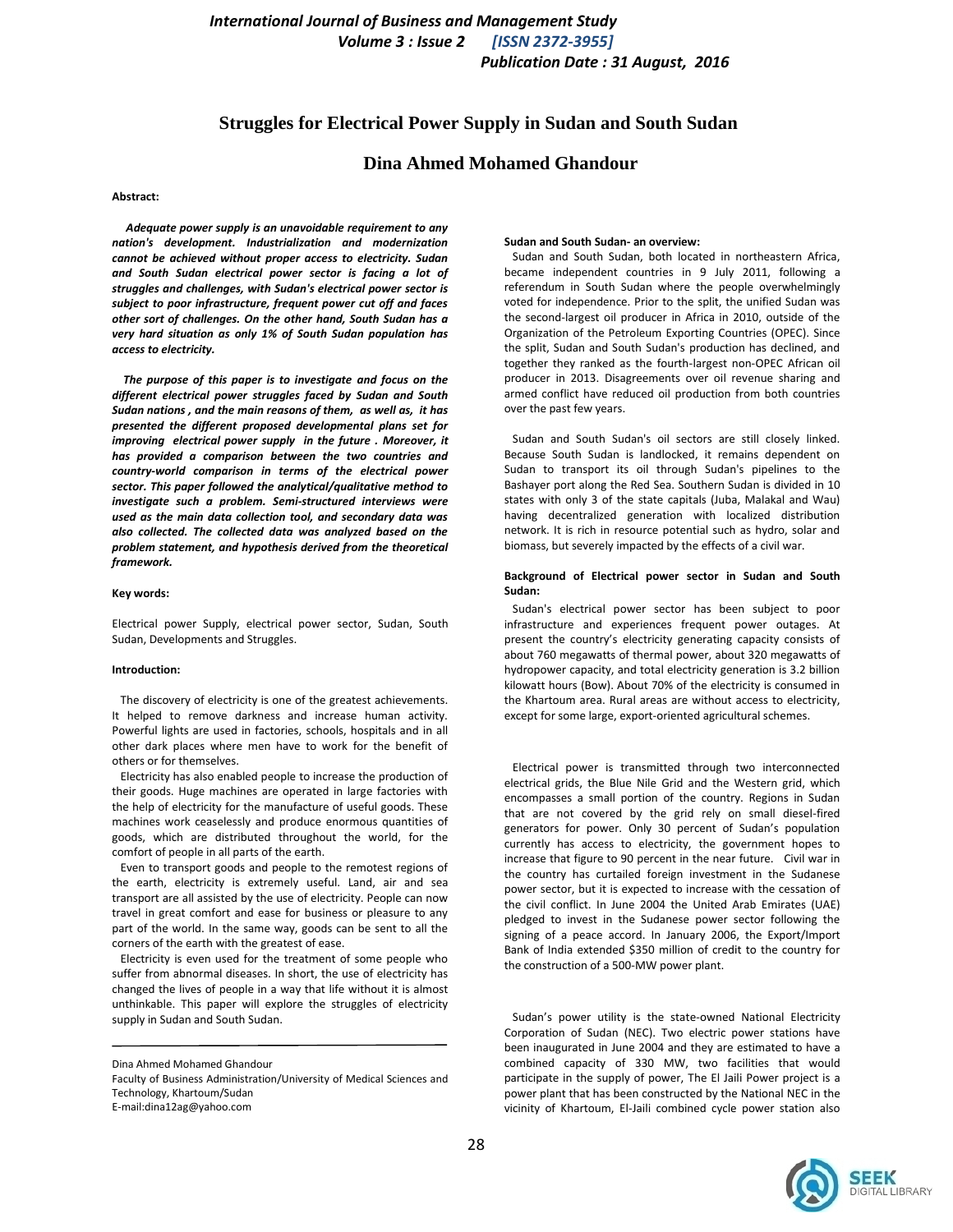# *International Journal of Business and Management Study International Journal of Business and Management Study Volume 3 : Issue 2 [ISSN 2372-3955] Volume 3 : Issue 2 [ISSN 2372-3955] Publication Date : 31 August, 2016 Publication Date : 31 August, 2016*

known as Plant 1. The Dit Kilo X power station is powered by diesel and has a working capacity of a 257 MW. The project consisted of 7 diesel units that were interconnected at the existing Kilo X substation where bays for injection of 110 KV have been made available. It was Sudan's first Independent Power Production (IPP) project that was completed in 2004. There also exist the 300-MW Kajbar hydroelectric facilities in northern Sudan.

 Moreover, the Chinese funded £1.2 billion to construct 174km Merowe Dam which is situated on the River Nile and its construction finished in 2009. As a result, the construction of such a dam doubled the country's power generation at the time. Furthermore, one of the biggest development projects that hit Sudan is the Roseires Dam on the Blue Nile in the south of the country (this time by Gulf donors), boosting not only the existing dam's power supply, but also further downstream in the Merowe plant, as well as improving irrigation and agricultural productivity in the area.

 In 2010, Sudan government decided to establish a separate Ministry of electricity and to restructure the previous National Electricity Corporation of Sudan (NEC) in to five state holding Companies, which are demonstrated in figure 1 below ,the direct supervision of these five companies went to the Ministry;

# **Figure 1: Structure of the Electricity Sector**



On the other hand, until the recent past, in South Sudan the energy sector was the responsibility of the Ministry of Energy and Mines (MEM). Following independence, a restructuring of the public institutions was implemented; as a result, MEM was divided into two ministries, namely, Ministry of Electricity and Dam (MOED) and Ministry of Petroleum and Mining (MOPM). The other main players in the energy sector are South Sudan Electricity Corporation (SSEC) and Nile Petroleum Corporation (Nilepet) dealing with electricity and oil, respectively. The former reports to MOED while the latter reports to MOPM. It is expected that an Electricity Regulatory Agency and Petroleum Regulatory Agency will be established following the enactment of the respective Bill. The institution structure for the ESI (Electricity Supply Industry) is provided in Figure 2 below.



Source: Ministry of Electricity and Dams.

 However, beside all this changes and developments in the electrical power sector in Sudan and South Sudan, but supply still there are a lot of struggles facing authorities to effectively electricity in both countries.

# **Theoretical Framework:**

### **Problem Statement:**

 Sudan's electrical power sector which has been subject to poor infrastructure, frequent power cut off , have experiences frequent power outages in many parts of the country during the last quarter of 2015 , creating a sense of complaints among citizens who were affected by the interruption of electricity Supply . As long as the government has noticed in the media that within 2016, it will lift support (increase the price of electricity) from electrical power sector taking in to account the wealthy people as their main target. Moreover, many poor and limited income people considered this step as a red line.

 On the other hand, South Sudan is facing challenges to build a strong economy. Industrialization and modernization cannot be achieved without proper access to electricity. Electricity is supplied through diesel powered generators and yet, more than 90% of the South Sudanese people are without access to electricity, with an estimated only 1% of the 11 million population connected to the nation's electricity power grid and most of those are in the capital, Juba .

### **Significance of the study:**

 This research is conducted in order to; assess the electrical power sector in Sudan and South Sudan, Spotlight on the different Struggles faced by citizens in both countries, explore the necessary solutions needed to avoid all the struggles, present developmental plans set by the authorities, Identify Sudan and South Sudan position in comparison to the world in terms of electricity production and consumption, Moreover there is few researches done in this area.

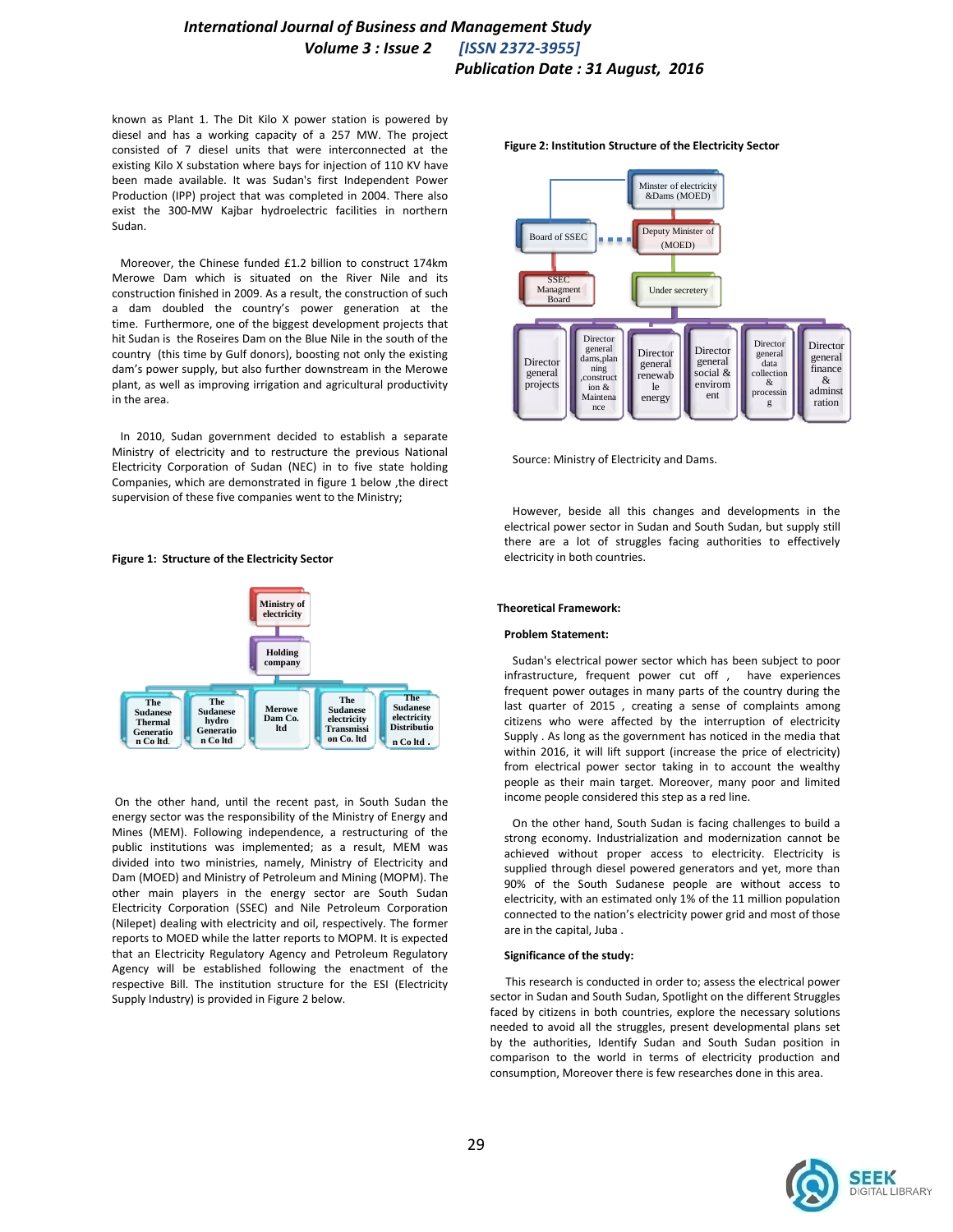### **Objectives of the study:**

 The general objective of the study is to identify the Struggles and developments for electrical power sector in Sudan and South Sudan.

 More specifically, to investigate how the decision of lift support from electrical power sector which was set by the government will affect the poor, and low income people in Sudan. Also it will highlights the framework document which was set for promoting the electrical sector in the upcoming period 2015-2020, as well as South Sudan infrastructure action plan which was set for supporting the electrical sector there for maintaining economic growth.

# **Hypothesis:**

- South Sudan will build a strong economy and achieve modernization and industrialization, if they strength their electrical power sector and there were sufficient supply to electricity and proper access by citizens.
- Sudan's electrical power sector will be free from frequent power cut off and a lot of complains by citizens, if government aspires to increase electricity production in the country.
- Poor and limited income people demands for electricity will be effectively met, if government took them in to account when deciding to raise the prices of electricity in the country.

### **Methodology**

The research is based on analytical and qualitative methods.

# **Target Population**

The targeted population of the study is the suppliers of electricity in both countries, mainly the authorities in the Ministry of Electricity.

# **Data Collection**

 Two types of data sources will be integrated; secondary data and primary data. Secondary data is used to gain initial insight into the research problem, it is required in the preliminary stages of research to determine what is known already and what new data is required. Primary data is data that did not exist before. It is designed to answer specific questions of interest of the researcher.

### **Secondary Data**

 Secondary data was obtained from the internet, newspapers and journals on data concerning the two countries.

### **Primary Data**

 Interview was used to collect primary data with the aid of the secondary Source. Semi structured interview with open ended questions are conducted with the regulatory authorities of the Ministry of electricity in both counties.

# **Sampling method and analysis:**

Purposive sampling method was used " it's a non-probability sampling that selects respondents based on particular knowledge already held about a certain population, and attempts to ensure that "certain types of individuals or persons displaying certain attributes are included in the study." [\(Berg 1989, 179\).](https://wiki.uoregon.edu/display/qualmethodsgeog/Interviews,+Semi-Structured#Interviews,Semi-Structured-references)

The collected data was analyzed based on the problem statement, and hypothesis derived from the theoretical framework. As well as the research relied on the judgment criteria supplemented by comparing Sudan & south Sudan electrical power sector with each other's and different countries .

# **Discussion:**

This paper will spotlight on the electrical power sector for Sudan and South Sudan by discussing the following points:

- Struggles for electrical power supply in both countries
- Developmental plans set for improving the electrical power sector in Sudan & South Sudan. As well as it will mention the position of both countries in comparison to the world in terms of electricity production, consumption, supply ….etc.

# **Struggles for electrical power Supply in Sudan:**

 Recently, Sudan government shocked its citizens by announcing its intention to increase the electricity and water consumption tariffs by 100% in order to ensure stability of electricity and water supplies services. As a result of such a decision Sudan's minister of water resources and electricity, Muataz Musa, has stressed that increase in the price of electricity is inevitable.

 Sudan has 40% electricity shortage and lately in 2015 the capital Khartoum has been plagued with power outages which have also exacerbated water cuts. The minister mentioned that the projected increase in the price of electricity would be approved after conducting wide consultations with the customers, pointing to the need for increasing the price particularly for the rich segments of society.

"[Price increase] is inevitable but low-income people must be taken into consideration", he said. He wondered whether clients need sustainable electricity supply or cheap but unstable supply, emphasizing that limited and middle-income segments of society wouldn't be negatively affected by price changes.

"On what moral and legal bases does the government subsidizes rich people?" he wondered.

 Also he mentioned that, current tariff covers only 20% of the actual operating costs, stressing that low-income wouldn't be affected by the anticipated price increase. The minister said the increase in the tariff is aimed at reducing large consumption during the peak hours which costs the government hundreds of millions of pounds. For this reasons he called on citizens to rationalize consumption, saying they suffer from the intensity of electricity use during the peak hours.

 On the other hand, he attributed that the recent electricity cuts was due to different reasons which include:

- The low-level of water in the Meroe dam's lake
- The large increase in the costs of operating the thermal power plants due to high fuel prices. As it cost \$1.5 billion and consumes between \$500 to \$600 million in fuel besides the spare parts.

 The minister stressed that the thermal power plant in Port Sudan would add 1500 megawatts to the national grid during the

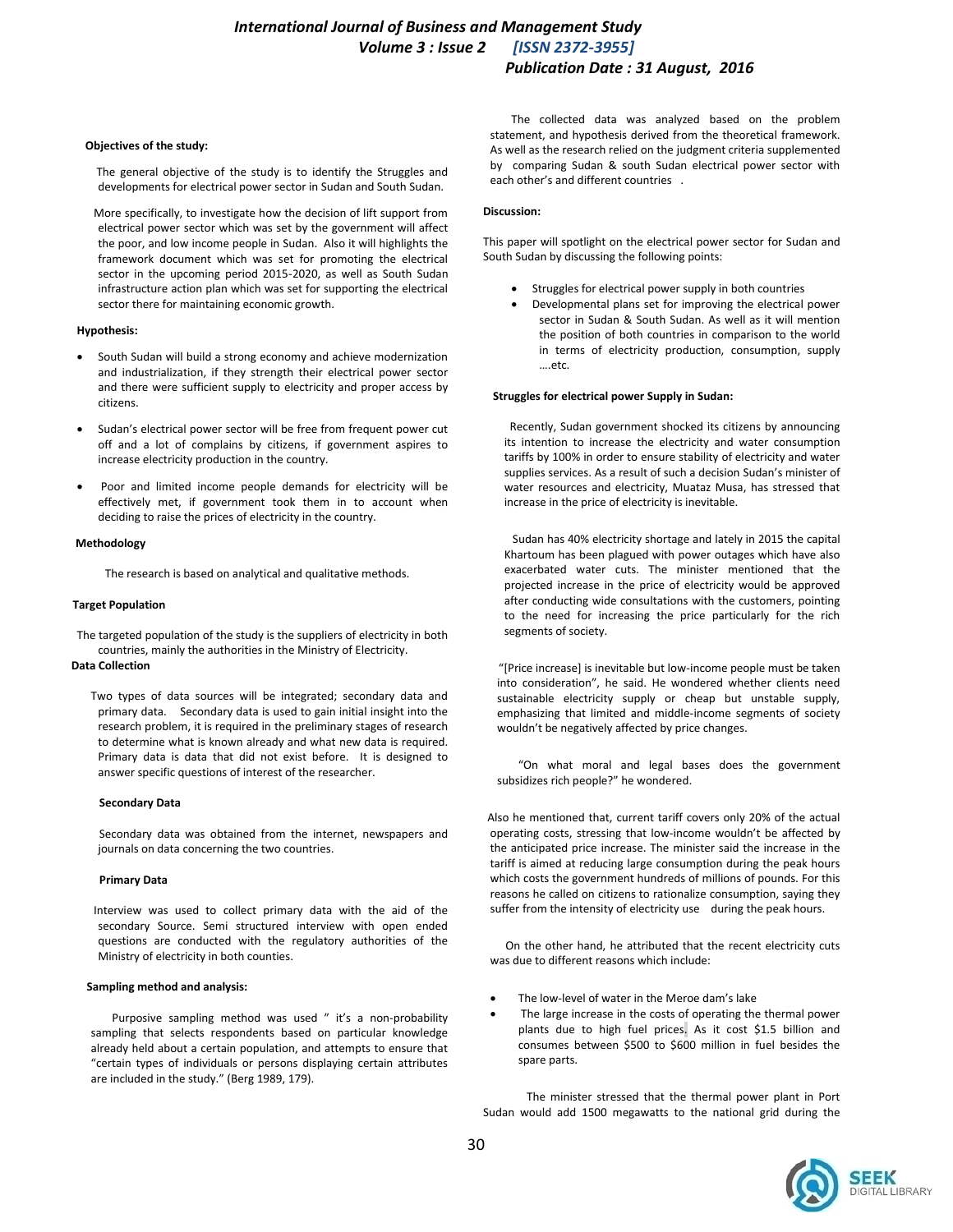upcoming period, emphasizing that electricity supply would stabilize. He also pointed to the import of solar-powered water pumps for agricultural irrigation, as it's very costly to build solar cells in Sudan. Also he mentioned that ministry's 2016 plan doesn't include programmed electricity cuts, pointing to the anticipated increase in the thermal generation output.

#### **2015-2020 framework document for promoting the electricity sector in Sudan:**

 The technical committee for the economic development sector, has approved the 2015-2020 framework document for promoting the electricity sector.

 The document, aims to raise the annual production capacity of the Hydroelectric generation from 1500 to 2000 Gigawatts / Hour, and the thermoelectric power generation would increase from 900 to 4,555 Megawatts by the end of 2020. The document also seeks to include all major towns in the war-torn states of Darfur, South Kordofan and the Blue Nile in the national electricity grid.

 The Sudanese Electricity Transmission Company (SETCO) signed a \$50 million contract with the Chinese, Shanghai Electric Group Company to link the power line in Darfur to the national electricity grid. The document further aims to reduce the total electric power transmission and distribution losses to %15 besides localizing the manufacturing of the electrical equipment's.

 Moreover, the technical committee for the economic development has recommended the provision of the necessary funding to complete the existing electricity projects and the future plans.

### **Struggles for electrical power supply in South Sudan:**

 A report of South Sudan humanitarian and development statistics which was issued lately by the United Nations showed that only around 1 % of the 11 million population has access to electricity and most of these are in Juba.



 **Reasons for limited access to electricity in South Sudan:** As a result of civil war in South Sudan, electricity supply is characterized with poor infrastructures, frequent power breaks, lack of spare parts and lack of technical persons. Electrical equipment's are brought far distant industrial countries, therefore they are very expensive.

The electricity supply institution (**ESI**) in South Sudan is characterized by:

- Main electricity supply provided from captive generation;
- Low electrification levels of less than 1% based on areas supplied by South Sudan Electricity Corporation (SSEC) with virtually no one in the rural areas having electricity; and Supply shortage, and intermittent supply of electricity within SSEC's areas of operations i.e. supply is not available through a full 24-hour period.

 SSEC is operating in 3 of the 10 state capitals (Juba, Malakal and Wau) and Renk town. SSEC's distributional losses (technical and nontechnical losses) estimated at 25% (2010) were two and half times the best practice of 10% benchmark.

 Moreover, SSEC's financial performance is weak with the utility's operations heavily subsidized by the government (about 75% of operational expenses are subsidized). The financial, human capacity and systems constraints in SSEC have also limited its ability to operate, maintain and expand the generation facilities and distribution networks.

### **Present supply and demand in South Sudan:**

 Table 1. Below presents the installed generation capacities in the operational areas of South Sudan Electricity Corporation (SSEC).

| Location               | No.                     | Unit     | Total        | Remark                 |
|------------------------|-------------------------|----------|--------------|------------------------|
|                        |                         |          |              |                        |
|                        | of                      | capacity | Capacity     |                        |
|                        | units                   | (MW)     | (MW)         |                        |
| Juba (Wartsila Engine) | 8                       | $1.5\,$  | 12           | Operational            |
| Juba (Cummins Engine)  | 5                       | 1        | 5            | Not operational        |
| Malakal                | 6                       | 0.8      | 4.8          | Operational            |
| Wau                    | $\mathbf{2}$            | 1        | $\mathbf{2}$ | Operational            |
| Bor                    | $\overline{2}$          | 1        | $\mathbf{2}$ | Under                  |
|                        |                         |          |              | <b>Construction</b>    |
| Yambio                 | $\mathbf{2}$            | 1        | $\mathbf{2}$ | Under                  |
|                        |                         |          |              | <b>Construction</b>    |
| <b>Rumbek</b>          | $\mathbf{2}$            | 1        | $\mathbf{2}$ | <b>Under</b>           |
|                        |                         |          |              | <b>Construction</b>    |
| Renk                   | Only 3 MW of 40 MVA (32 |          |              | <b>Interconnection</b> |
|                        | MV) used                |          |              | with Sudan             |

**Table 1: SSEC's Installed Generation Capacity**

Source: Statistical year-book for Southern Sudan, 2010 and SSEC

The current demand in SSEC's supply areas is much higher than the power utility can, the assessment estimated the 2010 effective generation demand in Juba and Malakal at 32 MW and 15 MW, respectively. The corresponding SSEC's installed generation capacities (operational) were 12 MW and 4.8 MW. Hence, the supply gap has forced the provide. For instance, based on 2009 SSEC surveys businesses and high class households to meet their supply deficit from own generation.

In spite of abundant sources for electricity generation (hydro and oil), the present power supply by SSEC is limited to three state capitals (Juba, Malakal and Wau) and Renk town. The state capitals are supplied from diesel power generators (installed capacity 23.8 MW), while Renk town is supplied from import from Sudan. Although

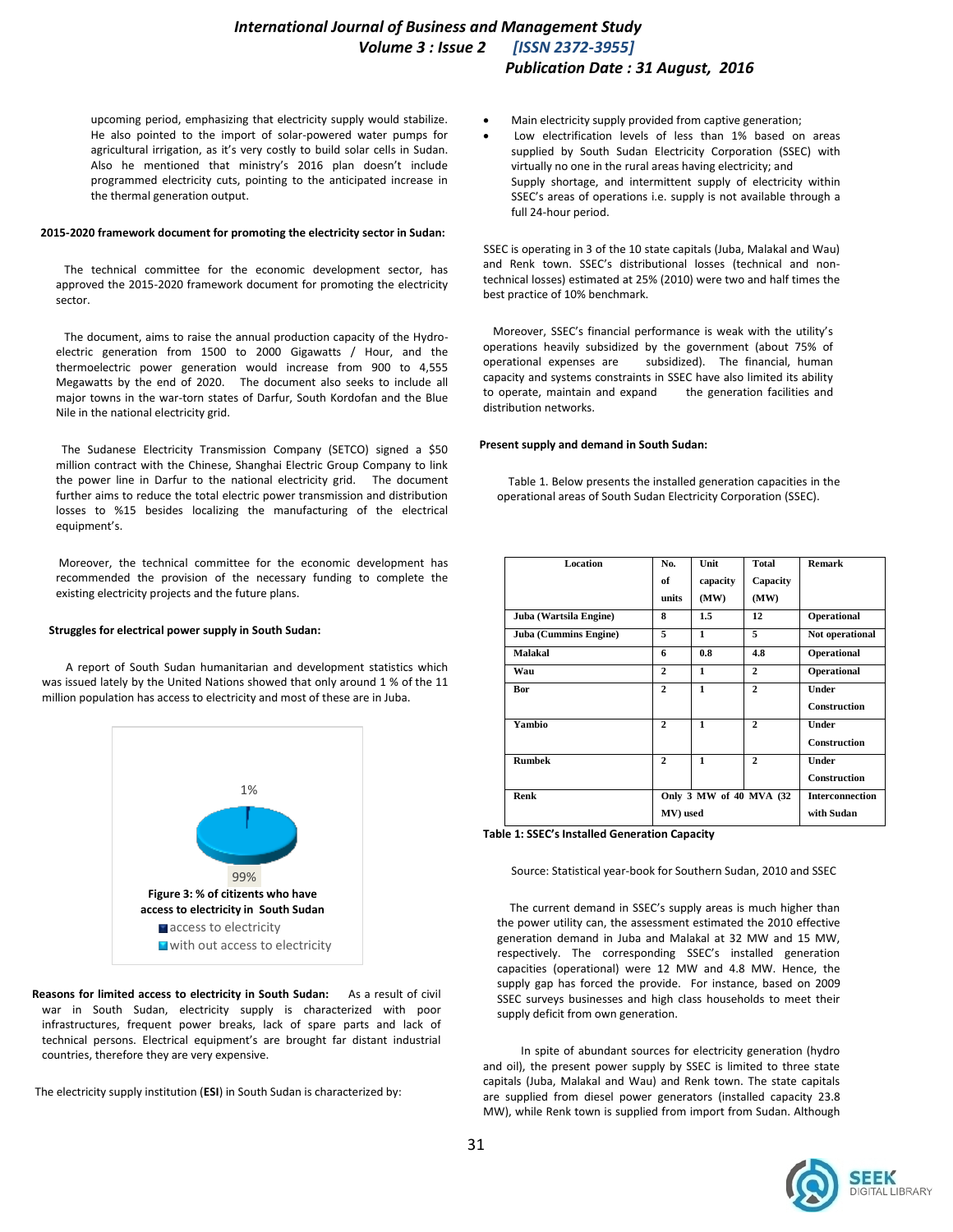South Sudan is interconnected with the Sudan to import 40 MVA (about 32 MW) of power, the import is limited to about 3 MW (supply to Renk town) since the commercial agricultural development projects envisaged around Renk have not been realized and/or the network has not been extended to supply other major load centers. Presently, SSEC is installing 2 MW each diesel generators and the associated distribution networks to supply three state capitals (Bor, Yambio and Rumbek), this program is funded by the Government of Egypt.

Outside SSEC supply area, the townships of Yei, Maridi and Kapoeta are supplied with electricity from USAID funded diesel power plants run by local cooperatives.

The installed capacities of the diesel generators in these towns are<br>1.2. MM, 0.8. MM, and 0.8. MM, respectively. The corresponding countries. 1.2 MW, 0.8 MW and 0.8 MW, respectively. The corresponding customers are 1,100; 250 and 85. Given that the cooperatives had to recover the full cost of supply, the tariff s in the towns (average tariff of 53 US cents/ kWh) are more than double that of SSEC's average tariff of 22 US cents/kWh. The high tariffs have become constraints to connecting significant number of household customers.

# **Proposed development programs for improving electrical power supply in South Sudan during the upcoming period:**

 The challenge for the Government is therefore to implement accelerated programs to deliver sufficient, reliable and affordable supply to enhance socio-economic growth in the country. The proposed Action Plan for the power sector includes a program to address the electricity supply constraints in the short- and medium- to long-term. Given the time constraints.

# **Program for the Medium- Term (2016-2020) and Long-Term (2021- 2025):**

 **Expansion of generation capacities**. The generation capacities in all the supply centers outside Juba and Malakal grids will be strengthened by installing additional diesel units (115 MW) in order to meet demands in the long-term. It is also expected that part of the mega hydropower potential (possibly Lekki 300 MW Hydropower Plant) will be developed in the medium-term to supply the Juba Regional Grid. In the long-term, the activities to be implemented are relatively limited and involve connecting new customers, preparation of analytical studies, capacity building in the energy institutions, etc.

 **Expansion of the transmission network**. In the medium term, it is expected that the interconnection with the neighboring countries will expand with the Ethiopia South Sudan (220 kV D/S) and Uganda-South Sudan Interconnectors (220 kV D/S) commissioned by the end of 2019 and 2020, respectively. The Ethiopia-South Sudan Interconnector will provide about 100 MW to Malakal Regional Grid while the Uganda-South Sudan Interconnector will supply about 100 MW to Juba Regional Grid. Domestic generation combined with interconnection supply will make available relatively cheap power to the regional grids. It is expected that some of the surrounding towns will be connected to the regional grids during this period. In such event, the government could either keep the diesel generators at the existing sites to serve as a backup supply or move them to supply other unelectrified towns.

In the period 2015-2025, the generation demand will be met through:

- Imports from the Sudan
- Installation of diesel generators in the supply centers,
- Development of Fula SHP, and
- Imports from Ethiopia and Uganda.

 Therefore, major transmission networks will not be developed during this period to form a meaningful national grid.

 Beyond 2025, as the economy grows, it is imagined that a critical mass demand will be created to justify the formation of a national grid. The national grid will be formed through:

- The development of the hydropower resources
- Eexpansion of the national transmission networks and

• Strengthening the interconnection with the neighboring

 Accordingly, the north and southern part of South Sudan will be connected in 400/500 kV networks and the remaining major load centers in the country will be supplied in 220/132 kV networks. The interconnection with the neighboring countries will be strengthened through interconnecting the central part of the grid with Ethiopia and southern grid with Kenya. The 500 kV Tepi substation (Ethiopia), which will be constructed as part of the Renaissance Dam (5,250 MW) and commissioned in the next decade, will serve as a take-off point for major interconnection (interconnection in 400/500 kV) with South Sudan. The proposed Transmission and Distribution Master Plan will determine the final shape of the national grid.

 In the medium-to-long term, the distribution networks will further be developed to evacuate the power from the various substations and connect new customers.

### **Comparing Sudan and South Sudan Electrical power Sector:**

#### **Table 2: Sudan vs. South Sudan electrical power Sector**

|                                 | Sudan                 | South Sudan                    |
|---------------------------------|-----------------------|--------------------------------|
| <b>Electricity Production</b>   | 7.193 billion KWh     | <b>KWh</b><br>881.3<br>million |
|                                 | $(2010 \text{ est.})$ | $(2010 \text{ est.})$          |
| <b>Electricity Consumption</b>  | 5.665 billion KWh     | <b>KWh</b><br>694.1<br>million |
|                                 | $(2010 \text{ est.})$ | $(2010 \text{ est.})$          |
| <b>Electricity Export</b>       | 0 kWh (2012 est.)     | 0 kWh (2012 est.)              |
| <b>Electricity Import</b>       | 0 kWh (2012 est.)     | 0 kWh (2012 est.)              |
| <b>Installed</b><br>Electricity | 2.083 million KW      | 255.200 kW (2010 est.)         |
| generation capacity             | $(2010 \text{ est.})$ |                                |

Source [CIA Factbook](https://www.cia.gov/library/publications/the-world-factbook/index.html)

#### **Country Comparison of electrical power Sector:**

 The Global energy statistical year book of 2015 and the Central Intelligence Agency, provided the latest statistical data regarding the energy sector worldwide. All the data concerned the electricity production, consumption, consumption per capita, electricity export and import are presented below.

#### **Map 1: [Country Comparison](http://www.indexmundi.com/g/rank.html) > Electricity – production**



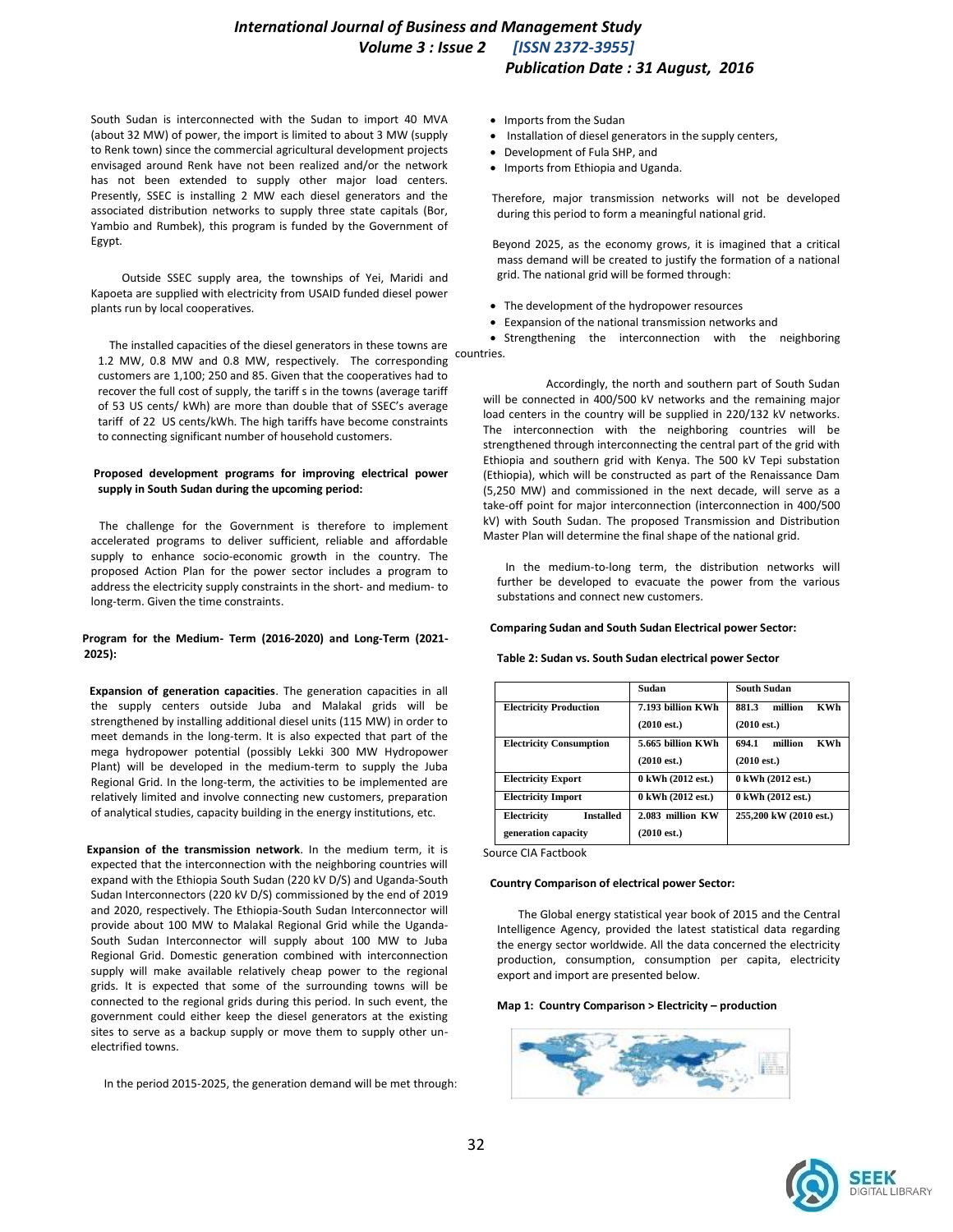Source: [CIA World Factbook](https://www.cia.gov/library/publications/the-world-factbook/)

**Map 4: Electricity - exports - World**

 **Definition of Map 1:** This entry is the annual electricity generated expressed in kilowatt-hours. The difference between the amount of electricity generated and/or imported and the amount consumed and/or exported is accounted for as loss in transmission and distribution.

 **Description of the map:** The above map shows how Electricity production varies by country, with 217 countries are covered. The shade of the country corresponds to the magnitude of the indicator. The darker the shade, the higher the value. China has the highest electricity generation with 5,398 billion (KWh), while Falkland Islands (Islas Malvinas) has the lowest electricity production. Sudan and South Sudan production of electricity is 7.19 and 0.88 respectively according to the last statistics made.

# **Electricity - consumption – World:**

#### **Map 2: Electricity - consumption – World**



### Source: [CIA World Factbook](https://www.cia.gov/library/publications/the-world-factbook/)

 **Definition of map 2:** This entry consists of total electricity generated annually plus imports and minus exports, expressed in kilowatt-hours. The discrepancy between the amount of electricity generated and/or imported and the amount consumed and/or exported is accounted for as loss in transmission and distribution. **Description of the map2:** The above map shows how Electricity consumption varies by country. The shade of the country corresponds to the magnitude of the indicator. The darker the shade, the higher the value. However, with in 217 countries displayed in the map above, the highest consumption was found in China with 5,322 billion KWh are consumed and the lowest was in Falkland Islands (Islas Malvinas) with zero consumption. In between, the other countries varies in their consumption, while Sudan was ranked as the 109 country with 5.66 KWh consumed , and South Sudan ranked as the 158 country with o.69 is consumed there.

### **Electricity consumption per capita (KWh per person) – World**

#### **Map 3: Electricity Consumption per capita**



Source [CIA Factbook](https://www.cia.gov/library/publications/the-world-factbook/index.html)

 **Description of Map 3:** Iceland has the highest consumption with 51,142 KWh are consumed per person, and Chad has the lowest consumption with 8 are consumed per captia. Other countries are in between vary in their consumption, with Sudan and South Sudan consume 160 and 60.03 respectively with 217 countries are covered.

### **Electricity - exports – World:**



Source[: CIA Factbook](https://www.cia.gov/library/publications/the-world-factbook/index.html)

 **Definition of the map:** This entry is the total exported electricity in kilowatt-hours.

 **Description of map 4:** The map displayed here shows how Electricity - exports varies by country. The shade of the country corresponds to the magnitude of the indicator. The darker the shade, the higher the value. Regarding the map France exceeds all countries in Export, with Sudan and South Sudan have Zero export to electricity, as still they have to strength the electrical power sector. The above map represents 217 countries, with only 91 countries export electricity and all the others have zero export as almost all the map is white .

### **Electricity - imports – World:**

#### **Map 5: Electricity - imports - World**



Source: [CIA Factbook](https://www.cia.gov/library/publications/the-world-factbook/index.html)

 **Definition of map 5:** This entry is the total imported electricity in kilowatt-hours.

 **Description of map 5:** The above map shows the total imported electricity in kilowatt-hours and how Electricity - imports varies by country. The shade of the country corresponds to the magnitude of the indicator. The darker the shade, the higher the value. The United States has the highest electricity import which is 59,260 million KWh .Sudan and South Sudan has zero electricity imports.

#### **Conclusion:**

As long as electricity is available, no one thinks much about it. The importance is realized when the power goes out, whether it's during the day or at night, electricity keeps our life in order. This paper presented the electrical power sector-electricity supply in Sudan and South Sudan in terms of the different struggles faced by their citizens and various developmental plans set for improving electricity Supply in both Countries in the long run. As well as, it has compared Sudan and South Sudan electrical power sector with each other and the world.

 However, South Sudan faces a very difficult situation in electricity access by citizens, so hope in the near future all the developmental plans will be implemented effectively and all people have access to electricity. On the other hand, Sudan has a better situation, as the electrical power sector is good but faces a lot of power cut offs and a lot of decisions made by government , which have an adverse effect on the citizens. Hope in the upcoming future all this problems will be solved and all the developmental plans will be implemented.